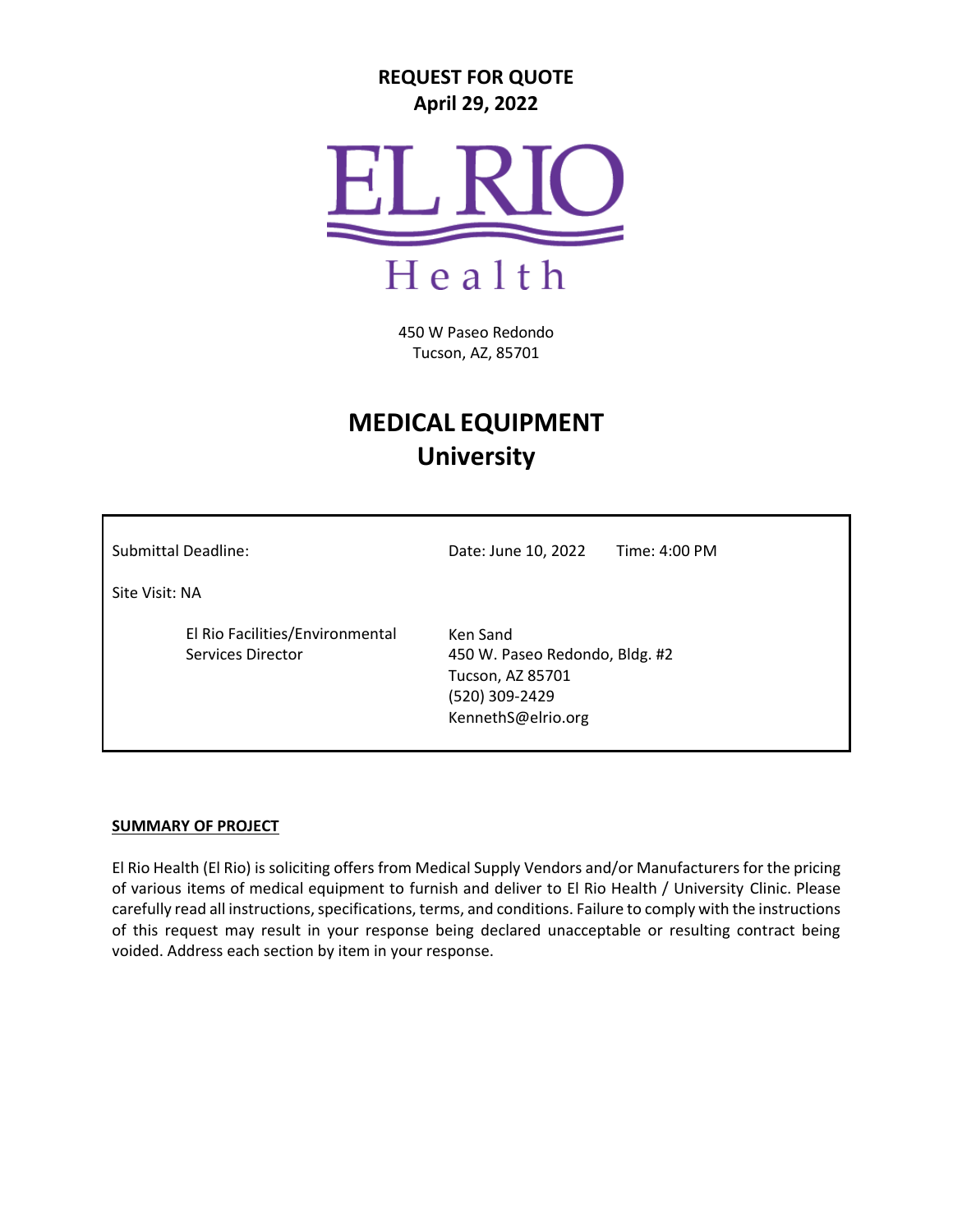#### **SECTION A . SCOPE**

This project is to provide competitive pricing for medical equipment to furnish the new El Rio Health – University. Clinic located at 434 E University Blvd, Suite #200, Tucson, AZ. The project is scheduled to complete by November 2022. The building is an existing structure that has not been built from the interior and will be designed to provide care for Pain Medicine, Behavioral Health, Wellness, and Physical Therapy. This RFP will be due Jun 10, 2022 and will be awarded during the week of June 13th.

#### **SECTION B. EVALUATION/SELECTION**

- I. Upon receipt and opening of quotes, and after the Due Date; the Project Manager/Facilities Director and the El Rio Materials Department will determine the responsiveness of each applicant prior to its evaluation.
- II. A contract awarded as a result of this solicitation shall be awarded to the Offeror whose quote represents the best value and is in the Health Center's best interest.

#### **SECTION C. CONTRACT SPECIFICATIONS**

a. The Offeror will provide pricing for the specific items listed on the RFP schedule of equipment.

Substitutions are not allowed unless the Offeror contacts the Project Manager prior to submission of quote. Equal items will be considered, provided your offer clearly describes the item. Offers for equal items shall state the brand and model number or level of quality. The determination of El Rio Health as to what items are equal shall be final and conclusive. If other brands are bid, the Offeror should be prepared to provide a sample of the product upon request.

- b. If there are shipping charges and installation fees, please list them SEPERATELY on the quote.
- c. Note: Delivery will be directly to the site and should be all delivered together. Please don't send separate items, as we want one shipment. Items will be directly to El Rio Health - University, 434 E University Blvd, Suite #200, Tucson, AZ 85705. We will discuss exact date as we see the project progress and have a good timeline.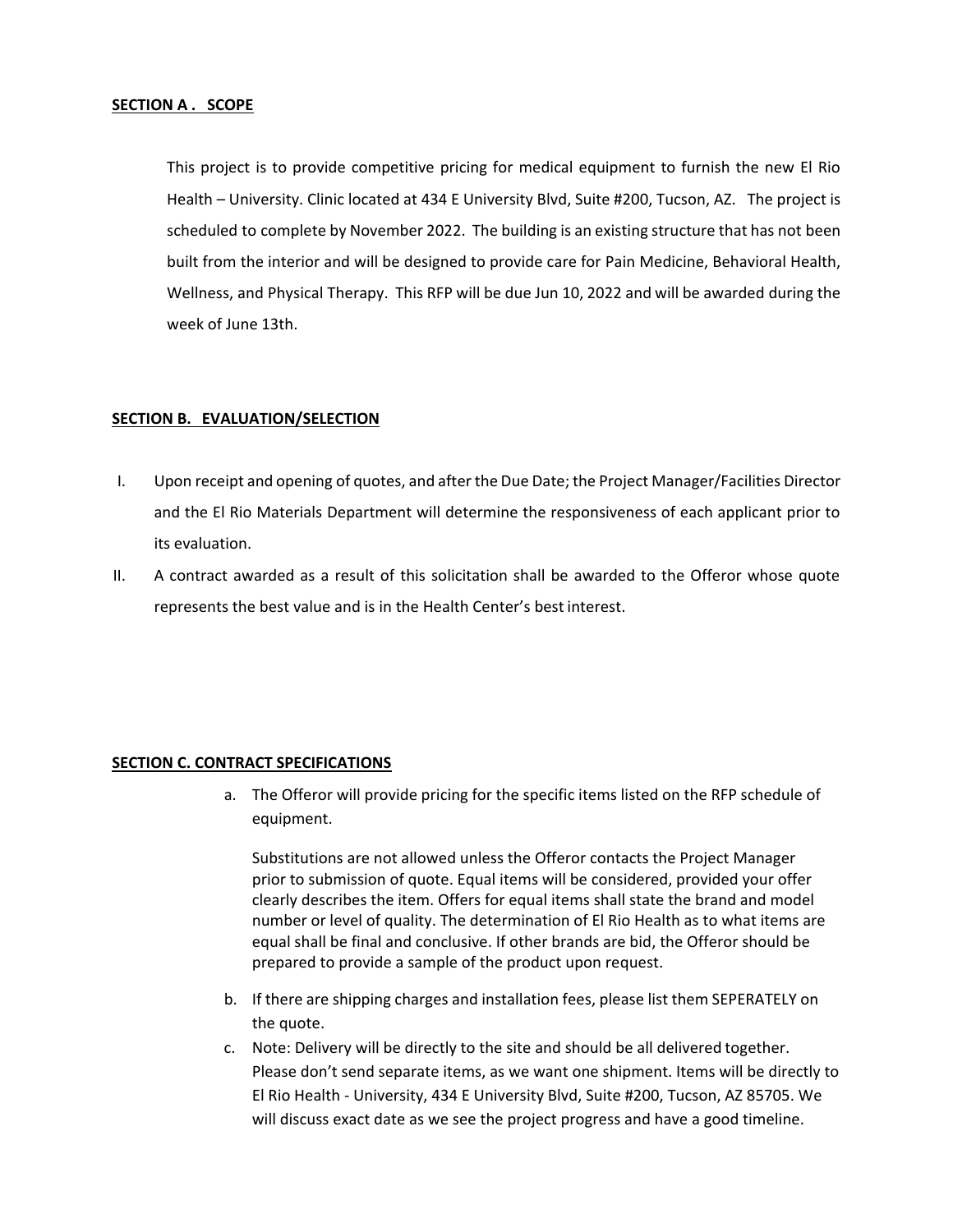- d. Equipment may arrive before the new building is complete. The Offeror shall be prepared to warehouse the equipment at Offeror's expense until we are able to have the equipment installed in the building. If there is a separate charge for storage and/or delayed delivery, the Offeror must put that cost as a line item on the quote.
- e. Note that El Rio Health is a tax-exempt organization. We are tax exempt on materials, but we do pay tax on labor. Our tax-exempt letters are available upon request.
- f. El Rio Health Center reserves the right: (1) to award bids received on the basis of individual items, or groups of items, or on the entire list of items, (2) to reject any or all bids, or any part thereof, and (3) to accept the bid that is in the best interest of the Health Center.
- g. All items awarded will be due for delivery on November 2022. Delivery will be determined by the construction project completion date.

# **SECTION D. GENERAL INFORMATION**

- I. Quote Submittal Procedure:
	- a. All questions about the meaning or intent of this request will be submitted in writing (email is acceptable) to the Facilities and Environmental Services Director, Ken Sand: [KennethS@elrio.org](mailto:KennethS@elrio.org) and to Yanet Vega: [YanetV@elrio.org.](mailto:%20YanetV@elrio.org)

A prompt e-mail response may be expected with copies of the query and answer forwarded to all Offerors responding to this RFQ.

Questions received less than five (5) days prior to the date for opening of quote may not be answered.

b. Offerors shall provide 4 hard copies of their quote to the following address on or before the closing date in time for receipt of quotes.

> El Rio Health 450 W. Paseo Redondo Tucson, AZ 85701 Attn: Kenneth Sand, Facilities/ Environmental Services Director

c. Quotes can be mailed, or hand delivered to the address above and shall be in a sealed envelope marked with the project title and name and address of the Offeror. The "Signature Page" must also be included with the Quote. The sealed envelope muststate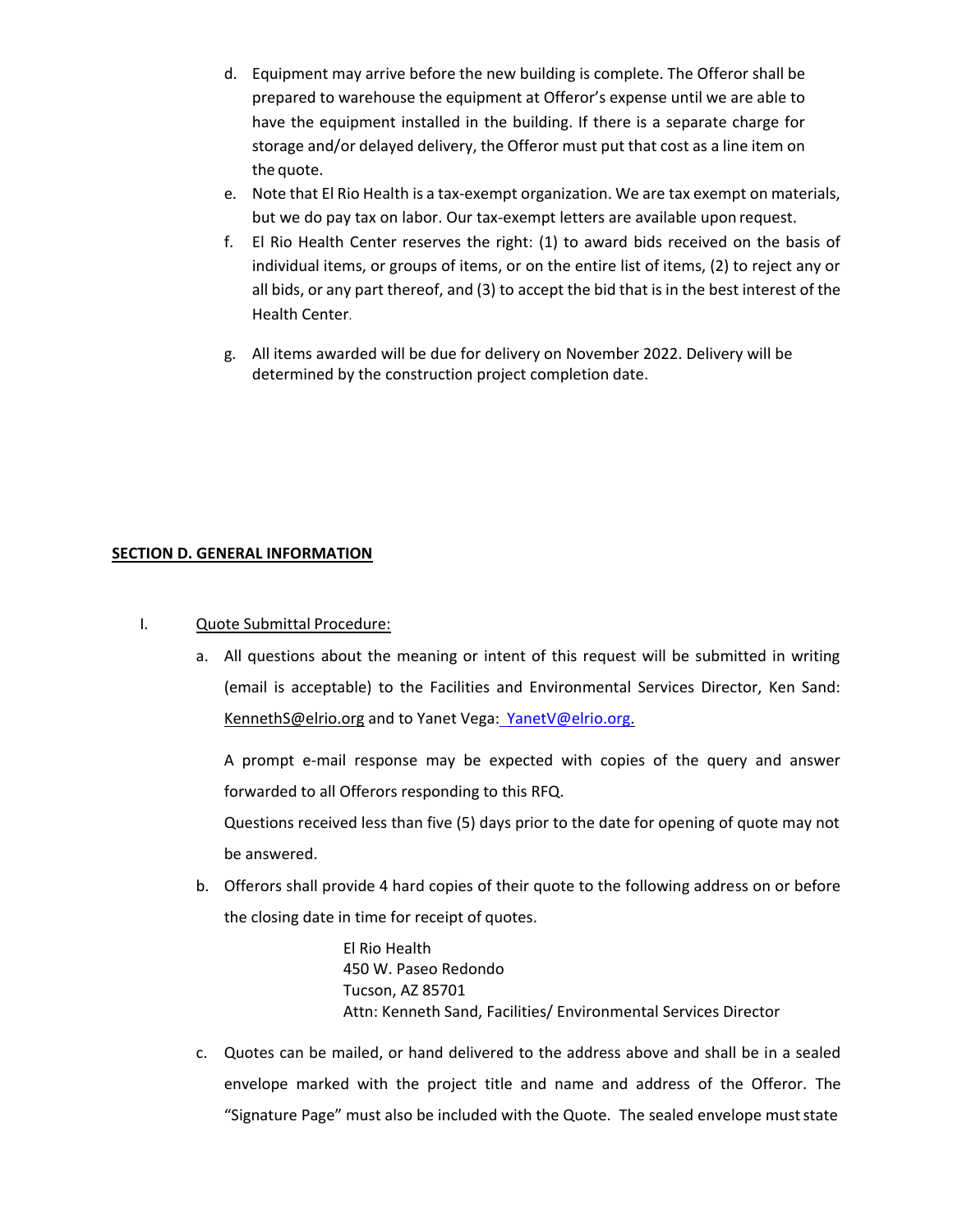"SEALED QUOTE ENCLOSED." Be sure that your sealed package is date stamped by the attendant at the reception desk.

d. Late submissions will not be considered unless it is determined that the delay was caused by El Rio Health mishandling the documents. All other late submissions will be returned unopened.

#### II. Other Issues:

- a. The Offeror agrees to provide their best and final price in the submitted quote. El Rio Health will only accept the first and final offer; we do not allow secondary bid/pricing to be presented.
- b. The Offeror agrees if he/she is awarded the contract, that he/she will deliver the goods/services at the prices set forth in the submitted quote.
- c. The Offeror shall provide background check information to the Project Director, if requested, prior to any persons being allowed on El Rio property.
- d. If requested, the Offeror shall provide three (3) reference clients and three (3) trade references. Reference clients shall be of a similar scope of work as defined herein. Trade references may be banks, equipment suppliers, consumables vendors, staffing agencies, repairs, and maintenance vendors, etc. and shall contain contact names and phone numbers. References will be checked.
- e. The successful contractor will have attested to following Equal Opportunity Employment practices, performing background checks on employees, having proof of right to work status of employees, providing employee training on moving and heavy lifting practices, and having appropriate business licenses and insurance policies. All of these documents will be shared with the El Rio Project Director.

### III. Opening and Awarding of Contract Proposal:

- a. Quotes will be opened during the week of June 13, 2022. This is not a public opening and vendors are not invited to attend. Quotes received on time will be opened in the presence of one or more witnesses and the name and address of Offeror will be recorded.
- b. All information, except that marked as confidential, may become public information at the time the project is awarded. Offerors may request in writing non-disclosure of confidential data. Such data should accompany the quote, be readily separable from the quote in order to facilitate possible public inspection. Please mark each sheet in red letters "Confidential." A request that states that the entire quote be kept confidential will not be accepted.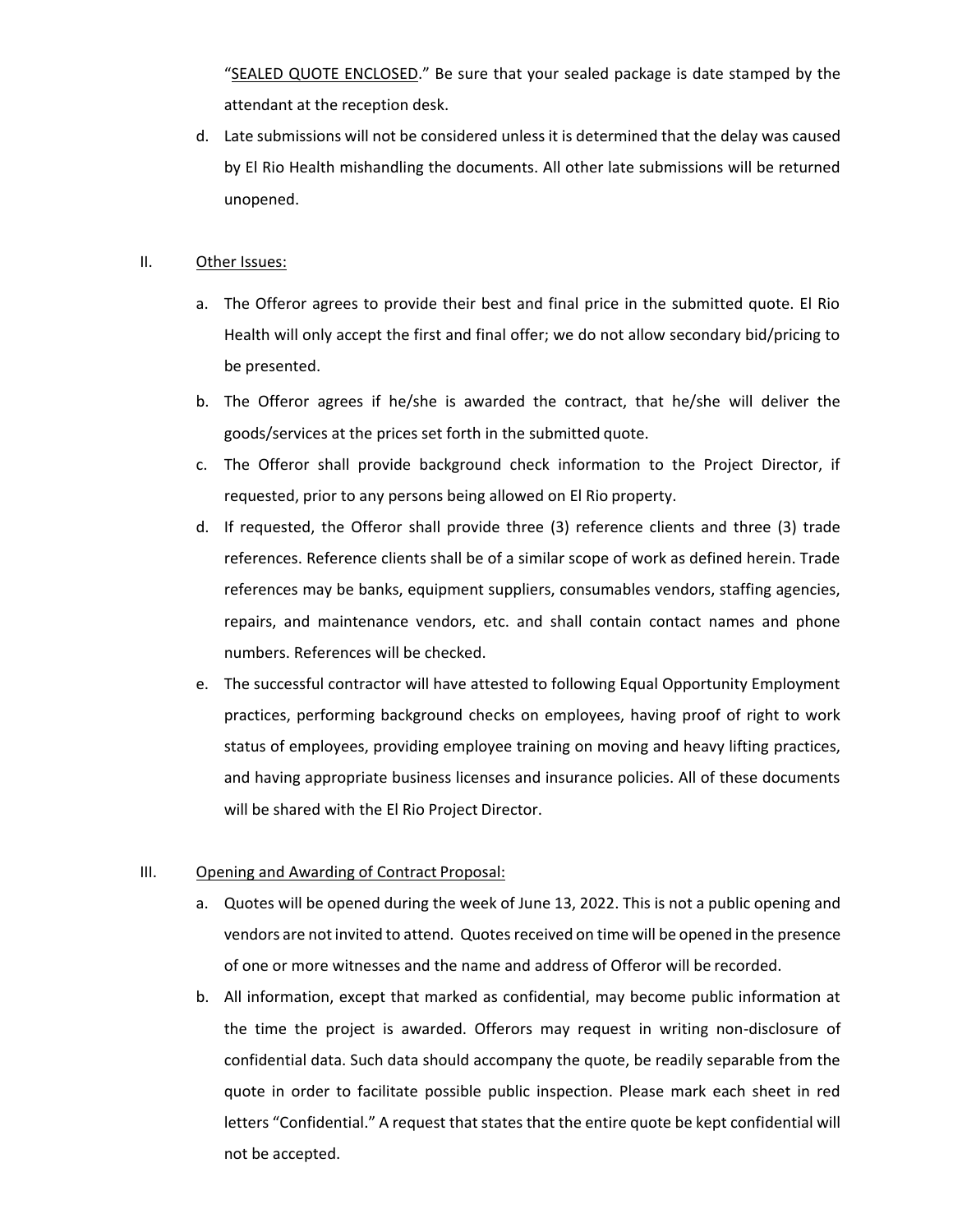## IV. Award of Contract:

- a. El Rio reserves the right to accept the quote and award this project to an Offeror that is in the best interest and provides the best value for El Rio Health. El Rio reserves the right to reject any and all quotes or any part thereof.
- b. The final agreement (Contract) will be signed by El Rio Health and the successful Offeror and returned within an agreed timeframe after the date of the Notice of Award. No agreement will be effective until it has been fully executed by all of the parties thereto.

# V. Invitation is for the Entire Agreement

a. This Request for Quote constitutes the entire agreement between the parties with respect to its subject and will not be modified, altered, or amended in any way except as provided for in this Request.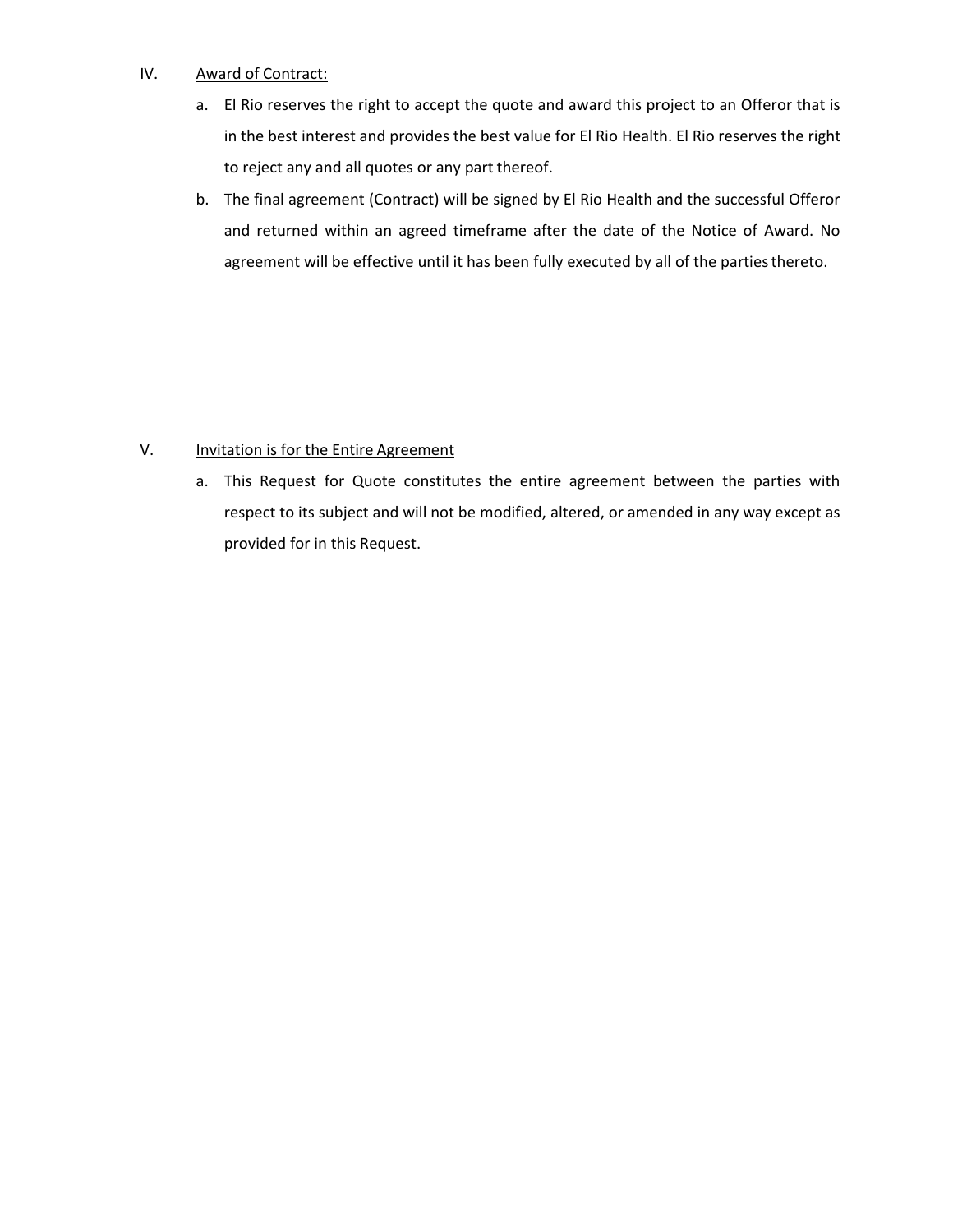# **SIGNATURE PAGE**

#### **SIGNATURE OF FIRM'S AUTHORIZED REPRESENTATIVE**

| Company Name:                           |  |
|-----------------------------------------|--|
| Address:                                |  |
| City, State, Zip:                       |  |
| Telephone Number:                       |  |
| Fax Number:                             |  |
|                                         |  |
| Arizona Tax ID:                         |  |
| Federal Tax ID:                         |  |
| Applicable Arizona License Number(s):   |  |
|                                         |  |
|                                         |  |
| <b>Contact Person for Clarification</b> |  |
| of Proposal Response:                   |  |
| Name & Title of Individual              |  |
| Authorized to Sign for Firm:            |  |
|                                         |  |
| <b>Email Address:</b>                   |  |

Signature of Authorized Individual and date.

(A completed copy of this page must be included with the quote)